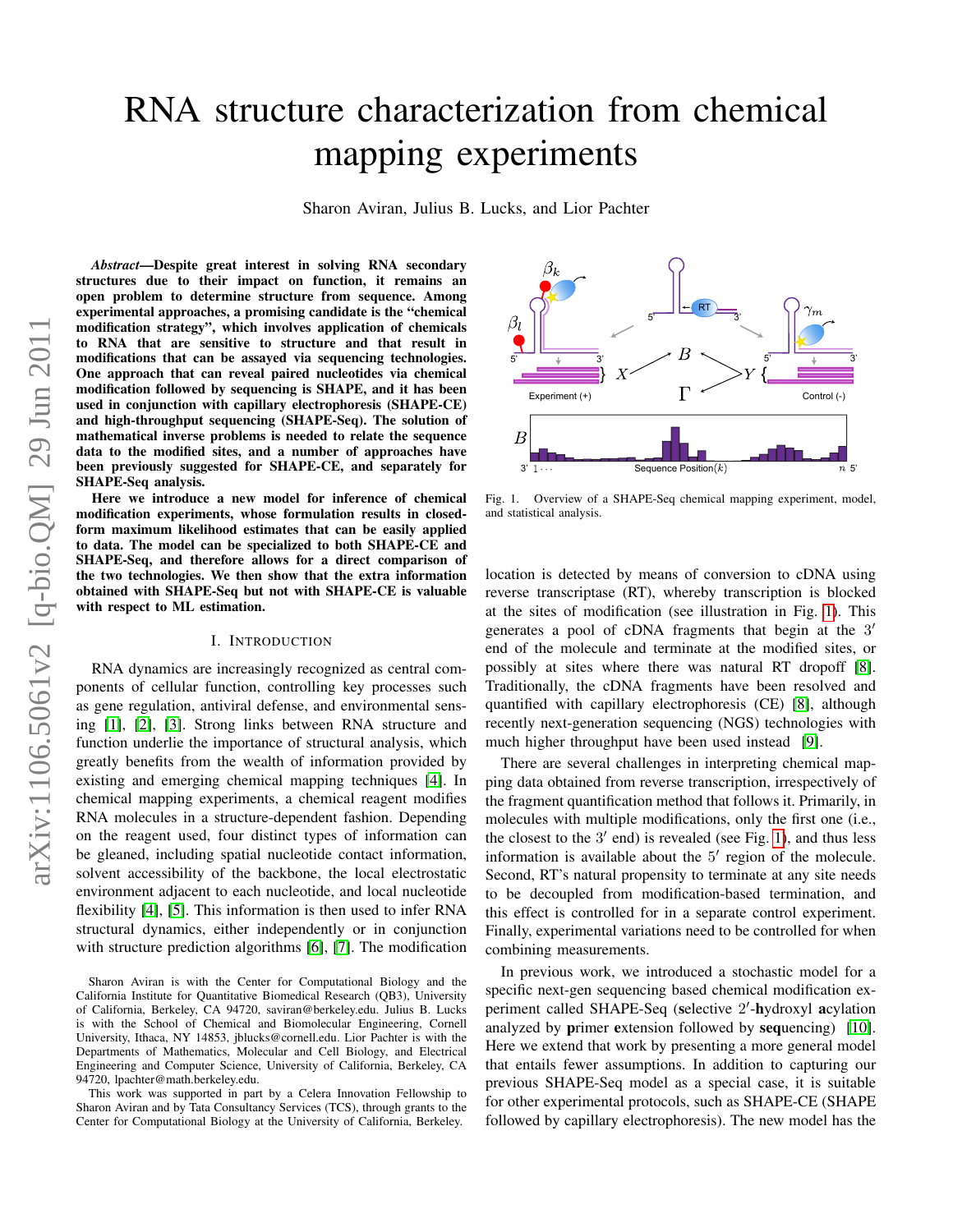added advantage that the generalization reveals a simplified maximum likelihood estimation scheme that leads to an elegant and fast approach for recovering chemical modification signal. Finally, we show how the general framework can be used to directly compare the power of SHAPE-CE to SHAPE-Seq. A key result is that SHAPE-Seq improves on SHAPE-CE not only by allowing for multiplexing but also by measuring extra information that can be utilized in the statistical inference framework we propose.

#### II. MODELING SEQUENCING-BASED CHEMICAL MAPPING

We consider an RNA molecule that contains  $n$  sites, numbered 1 to  $n$  according to their sequence-position with respect to the molecule's  $3'$  end (see Fig. [1\)](#page-0-0), where the  $3'$  end is excluded from analysis and assumes position 0. A cDNA fragment of length  $k$  that maps to the sequence between sites 0 and  $k - 1$  (1  $\leq k \leq n$ ) is called a k-fragment, and a full transcript of length  $n + 1$  is called a *complete fragment*. In a SHAPE experiment, often called the  $(+)$  channel, the RNA is treated with an electrophile that reacts with conformationally flexible nucleotides to form  $2'$ - $O$ -adducts. We define the *relative reactivity* of a site,  $\beta_k$ , to be the probability of adduct formation at that site. In the control experiment, called the  $(-)$ *channel*, the primary source of incomplete fragments is RT's natural dropoff while transcribing the molecule. Because its propensity to drop may vary along sites, we define the *dropoff propensity at site*  $k$ ,  $\gamma_k$ , to be the conditional probability that transcription terminates at site  $k$ , given that RT has reached this site. Therefore, associated with the RNA molecule are 2n probabilities:  $B = (\beta_1, \ldots, \beta_n), 0 \leq \beta_k \leq 1 \forall k$ , and  $\Gamma = (\gamma_1, \ldots, \gamma_n), 0 \leq \gamma_k \leq 1 \ \forall \ k$ , which we wish to estimate from sequencing data.

While we can readily infer the natural dropoff propensities from the  $(-)$  channel data alone [\[10\]](#page-7-9), the fragments observed in the  $(+)$  channel reflect the combined effects of natural dropoff and chemical modification. A point that is key to interpreting chemical mapping data is that a  $k$ -fragment is assumed to be generated when site  $k$  is the site that is *first* encountered by RT, regardless of the number of adducts that formed upstream of  $k$ . Assuming that adduct formations at the various nucleotides are statistically independent, the probability that a molecule is modified at site  $k$  (and possibly also at subsequent sites) is

*Prob* (first adduct at site 
$$
k
$$
) =  $\beta_k \prod_{i=1}^{k-1} (1 - \beta_i)$  (1)

for all  $1 \leq k \leq n$ . Incorporating the natural degradation in the elongating pool of modified molecules, we have

<span id="page-1-0"></span>*Prob* 
$$
\begin{pmatrix} k\text{-fragment} \\ \text{from} \\ \text{modification} \end{pmatrix} = \prod_{i=1}^{k-1} (1 - \gamma_i) \times \beta_k \prod_{i=1}^{k-1} (1 - \beta_i). \tag{2}
$$

We assume all other fragments originate from natural dropoff, either from unmodified or modified molecules, thus accounting for the following probability:

<span id="page-1-1"></span>*Prob* (*k*-fragment from natural dropoff) (3)  
\n
$$
= Prob\begin{pmatrix} \text{dropoff} & \text{no adduct} \\ \text{at site } k \end{pmatrix} \times Prob\begin{pmatrix} \text{no adduct} \\ \text{at any site} \\ l \leq k \end{pmatrix}
$$
\n
$$
= \gamma_k \prod_{i=1}^{k-1} (1 - \gamma_i) \prod_{i=1}^{k} (1 - \beta_i).
$$

Taken together, Eqs. [2](#page-1-0) and [3](#page-1-1) imply

*Prob* (*k*-fragment in (+) channel) (4)  
= 
$$
\left[1 - (1 - \gamma_k)(1 - \beta_k)\right] \prod_{i=1}^{k-1} (1 - \gamma_i)(1 - \beta_i)
$$

for all  $1 \leq k \leq n$ . Finally, because complete fragments can only arise from natural dropoff, we have

*Prob* (complete fragment in (+) channel) (5)  
= 
$$
\prod_{i=1}^{n} (1 - \gamma_i) \prod_{i=1}^{n} (1 - \beta_i) = \prod_{i=1}^{n} (1 - \gamma_i) (1 - \beta_i).
$$

Assuming we observe  $(X_1, \ldots, X_{n+1})$  k-fragment and complete-fragment counts in the  $(+)$  channel, and similarly,  $(Y_1, \ldots, Y_{n+1})$  fragment counts in the  $(-)$  channel, the likelihood of observing the entire sequencing data is given by

<span id="page-1-2"></span>
$$
\mathcal{L}(B, \Gamma) = \prod_{k=1}^{n} \left[ \gamma_k \prod_{i=1}^{k-1} (1 - \gamma_i) \right]^{Y_k}
$$
(6)  

$$
\prod_{k=1}^{n} \left[ \left( 1 - (1 - \gamma_k)(1 - \beta_k) \right) \right]
$$
  

$$
\prod_{i=1}^{k-1} (1 - \gamma_i)(1 - \beta_i) \Big]^{X_k}
$$
  

$$
\left[ \prod_{i=1}^{n} (1 - \gamma_i) \right]^{Y_{n+1}} \left[ \prod_{i=1}^{n} (1 - \gamma_i)(1 - \beta_i) \right]^{X_{n+1}}.
$$

#### III. MAXIMUM-LIKELIHOOD ESTIMATION

In this section, we use the likelihood formulation in Eq. [6](#page-1-2) to show that *the ML estimates are given by*

<span id="page-1-3"></span>
$$
\beta_k^* = \max\left\{0, \frac{\frac{X_k}{\sum_{i=k}^{n+1} X_i} - \frac{Y_k}{\sum_{i=k}^{n+1} Y_i}}{1 - \frac{Y_k}{\sum_{i=k}^{n+1} Y_i}}\right\}, \quad 1 \le k \le n. \quad (7)
$$

Moreover, as will become clear from the derivation below, the likelihood formulation in Eq. [6](#page-1-2) and its optimization can be readily extended to accommodate data from multiple replicates. One can then estimate the reactivities from multiple sources of data simultaneously and in a straightforward manner, and without any further assumptions or estimation of the statistical inter-experiment variation.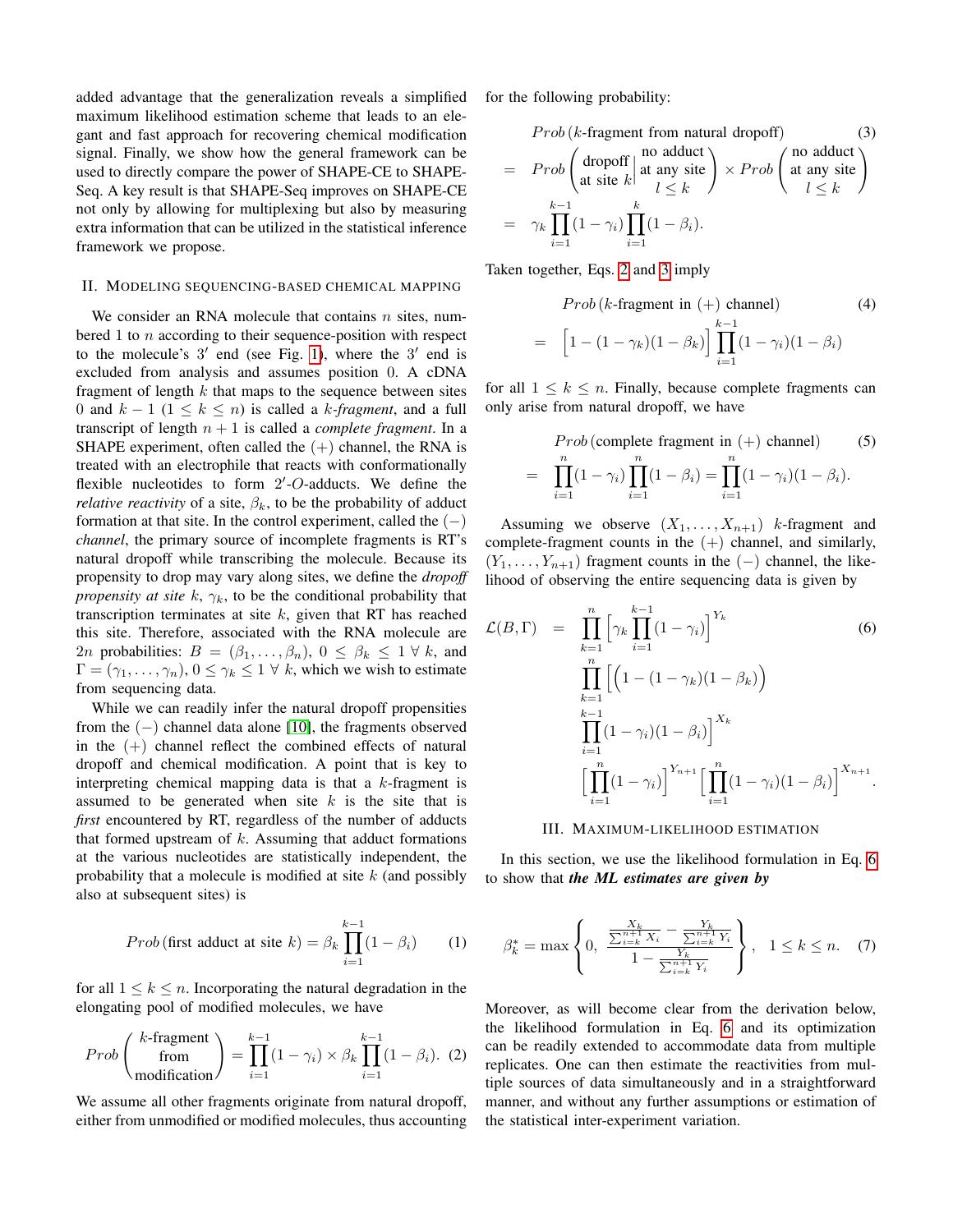We start by rearranging terms in the log-likelihood function and writing it as the following sum of  $n$  terms:

<span id="page-2-0"></span>
$$
\log \mathcal{L}(B, \Gamma) = \sum_{k=1}^{n} \Big[ \sum_{i=k+1}^{n+1} (X_i + Y_i) \log(1 - \gamma_k) \quad (8)
$$
  
+ 
$$
\sum_{i=k+1}^{n+1} X_i \log(1 - \beta_k) + Y_k \log \gamma_k
$$
  
+ 
$$
X_k \log (1 - (1 - \gamma_k)(1 - \beta_k)) \Big].
$$

Eq. [8](#page-2-0) suggests that  $\log \mathcal{L}(B, \Gamma)$  is separable in the pairwise variables  $(\beta_k, \gamma_k)$ , hence each of the *n* two-dimensional functions can be optimized separately. To simplify notation, we introduce the constants  $S_k = \sum_{i=k+1}^{n+1} (X_i + Y_i)$ ,  $R_k =$  $\sum_{i=k+1}^{n+1} X_i$ , and the functions

$$
l_k(\beta_k, \gamma_k) = S_k \log(1 - \gamma_k) + R_k \log(1 - \beta_k)
$$
(9)  
+
$$
Y_k \log \gamma_k + X_k \log (1 - (1 - \gamma_k)(1 - \beta_k))
$$

for  $1 \leq k \leq n$ , such that  $\log \mathcal{L}(B, \Gamma) = \sum_{k=1}^{n} l_k(\beta_k, \gamma_k)$ .

We now optimize  $l_k(\beta_k, \gamma_k)$  under the assumption that all fragment counts are positive. In that case,  $\gamma_k$  is bound to lie in (0, 1) and  $\beta_k$  cannot exceed 1, but the constraint  $\beta_k \geq 0$  is not inherent in the function and needs to be imposed during optimization. If we relax it, we find the optimal solution by setting the partial derivatives to zero, as follows

$$
-\frac{R_k}{1-\beta_k} + \frac{X_k(1-\gamma_k)}{1-(1-\gamma_k)(1-\beta_k)} = 0 \quad (10)
$$

$$
-\frac{S_k}{1-\gamma_k} + \frac{Y_k}{\gamma_k} + \frac{X_k(1-\beta_k)}{1-(1-\gamma_k)(1-\beta_k)} = 0,
$$

yielding the solution

<span id="page-2-1"></span>
$$
\hat{\beta}_k = \frac{\frac{X_k}{\sum_{i=k}^{n+1} X_i} - \frac{Y_k}{\sum_{i=k}^{n+1} Y_i}}{1 - \frac{Y_k}{\sum_{i=k}^{n+1} Y_i}}, \quad \hat{\gamma}_k = \frac{Y_k}{\sum_{i=k}^{n+1} Y_i}.
$$
 (11)

One can verify local maximality of  $(\hat{\beta}_k, \hat{\gamma}_k)$  from  $l_k$ 's Hessian. Its global optimality then follows from  $l_k(\beta_k, \gamma_k)$ 's continuity and from the fact that it approaches  $-\infty$  near the boundary of its domain's closure. Eq. [11](#page-2-1) clearly results in  $\hat{\beta}_k < 1$ , but there is no guarantee that  $\hat{\beta}_k \geq 0$ , as its numerator consists of two terms, each comprising of data from either the  $(+)$  or the (−) channels. As such, they are not constrained to yield a positive difference, and might result in infeasible estimates. We then wish to find a *feasible* ML solution, and we argue that whenever  $\hat{\beta}_k < 0$ , this solution is attained at

<span id="page-2-2"></span>
$$
(\beta_k^*, \gamma_k^*) = (0, \frac{X_k + Y_k}{\sum_{i=k}^{n+1} (X_i + Y_i)})
$$
(12)

(see Appendix for justification). This means that whenever we observe a site k for which  $\frac{X_k}{\sum_{i=k}^{n+1} X_i} < \frac{Y_k}{\sum_{i=k}^{n+1} Y_i}$ , the best explanation of the observed data is that no modification occurred at that site and that all  $k$ -fragments arose from natural dropoff. Remarkably, this result supports existing approaches to analyzing SHAPE-CE data, whereby sites whose recovered signal is negative are assigned zero reactivity [\[7\]](#page-7-6).

We now allow zero counts when  $k \leq n$ , while assuming that  $X_{n+1}, Y_{n+1} > 0$ . The latter assumption is justified by the fact that  $Y_{n+1} = 0$  is indicative of severe dropoff that could stem from strong transcription termination at select sites or reflect a cumulative effect of imperfect transcription elongation over a long RNA strand. Both situations are avoided by truncating the analyzed sequence at  $n' < n$ , such that  $Y_{n'+1} > 0$ . On the other hand,  $X_{n+1} = 0$  (while  $Y_{n+1} > 0$ ) suggests a "too high" average modification rate, leading to strong signal decay in the  $(+)$  channel. One should then decrease the reagent's concentration. Nevertheless, zero counts at intermediate sites are commonly observed in practice. When  $X_k = 0$  but  $Y_k \neq 0$ , it is straightforward to show that the optimum is determined by Eq. [12,](#page-2-2) whereas the case where  $Y_k = 0$  and  $X_k \neq 0$  is optimized by the initial solution in Eq. [11.](#page-2-1)

#### *A. Poisson-distributed chemical modification*

In this subsection, we revisit a chemical mapping model that we have previously developed and used for structure characterization [\[10\]](#page-7-9). The model incorporates an assumption on the stochastic nature of the underlying chemistry, and we discuss its implications on ML estimation from SHAPE-Seq data. By casting the model as a special case of the framework we presented above we are able to simplify our previous estimation scheme to obtain closed-form ML estimates of relative reactivies for the Poisson model in [\[10\]](#page-7-9):

<span id="page-2-4"></span>
$$
r_k^* = \max\left\{0, \log\left(1 - \frac{Y_k}{\sum_{i=k}^{n+1} Y_i}\right) - \log\left(1 - \frac{X_k}{\sum_{i=k}^{n+1} X_i}\right)\right\}.
$$
 (13)

The work in [\[10\]](#page-7-9) makes an assumption that is widely used in models of biochemical reactions, whereby the reaction with the modifying reagent follows a Poisson process. Specifically, during modification, an RNA may be exposed to varying numbers of electrophile molecules, and we model the number of times it is exposed to these molecules as a Poisson process of an unknown rate  $c > 0$ , i.e., we assume that  $Prob(i \text{ exposures}) = \frac{c^i e^{-c}}{i!}$  $\frac{e}{i!}$ . It is worth noting that the Poisson framework is especially suitable for lowincidence settings [\[11\]](#page-7-10), and that mapping experiments are particularly calibrated to yield single-hit kinetics, that is, they aim to achieve an average modification rate of  $c \approx 1$ . Now, each exposure may result in the modification of a site, where the site is determined according to a probability distribution  $\Theta = (\theta_1, \dots, \theta_n), \sum_{k=1}^n \theta_k = 1$ , where  $\theta_k$ represents the *relative reactivity* of site k. It is easy to show that the number of modifications at site  $k$  also obeys a Poisson distribution, with an unknown rate  $r_k = c\theta_k$ , that is,  $Prob(i \text{ modifications at site } k) = \frac{(c\theta_k)^i e^{-c\theta_k}}{i!}$  $\frac{e^{-\kappa}}{i!_0}$ . It then follows that  $Prob(\text{site } k \text{ is not modified}) = e^{-c\theta_k}$ . Setting

<span id="page-2-3"></span>
$$
\beta_k := 1 - Prob(\text{site } k \text{ is not modified}) = 1 - e^{-c\theta_k}, \tag{14}
$$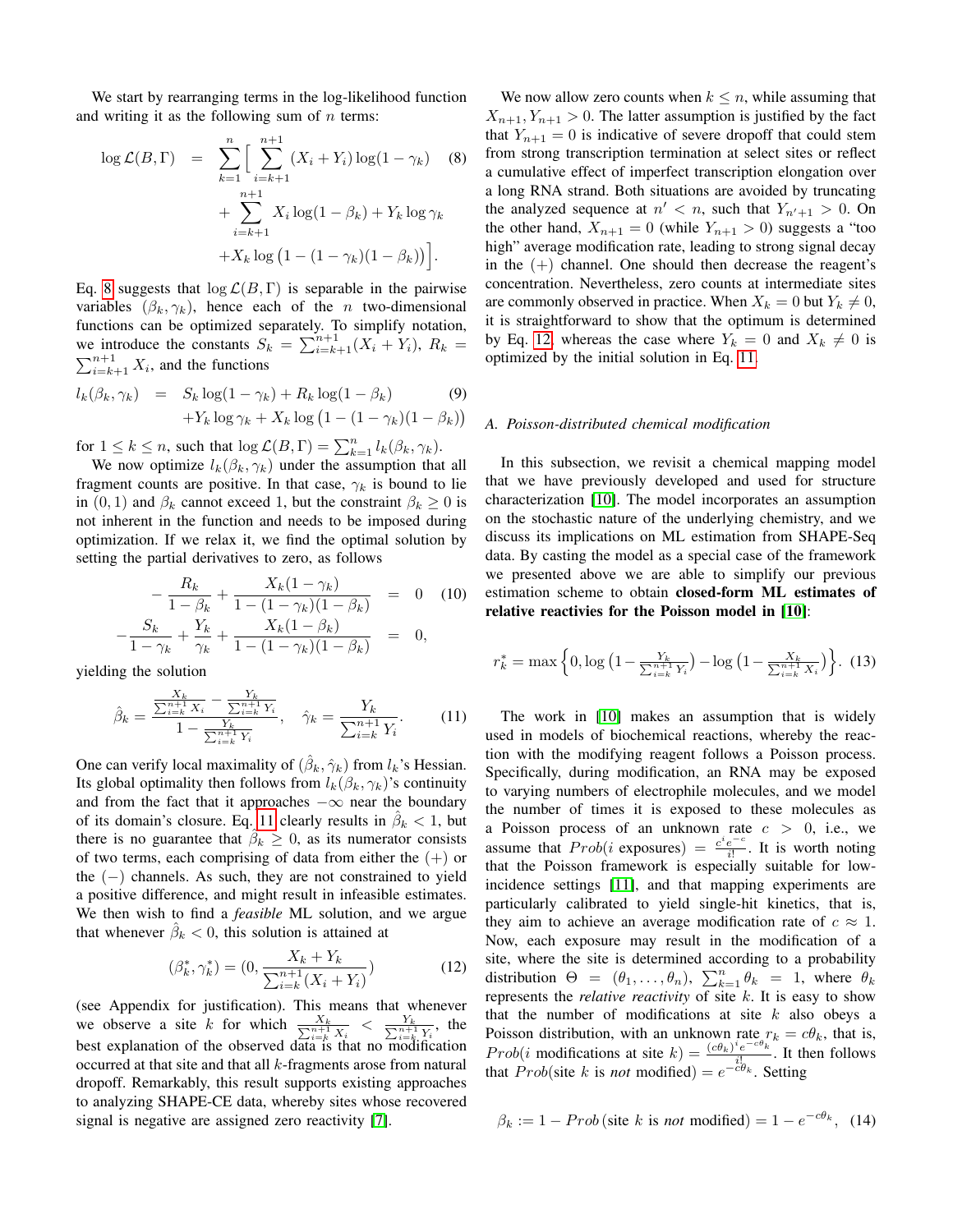we can write

$$
Prob \text{ (first adduct at site } k) \qquad (15)
$$
\n
$$
= \beta_k \prod_{i=1}^{k-1} (1 - \beta_i) = (1 - e^{-c\theta_k})e^{-c\sum_{i=1}^{k-1} \theta_i}
$$
\n
$$
= (1 - e^{-c\theta_k})e^{c(\sum_{i=k}^n \theta_i - 1)}
$$
\n
$$
= e^{c(\sum_{i=k}^n \theta_i - 1)} - e^{c(\sum_{i=k+1}^n \theta_i - 1)},
$$
\n
$$
Prob \text{ (no modification)} = \prod_{i=1}^n (1 - \beta_i) = e^{-c}. \qquad (16)
$$

<span id="page-3-0"></span>When plugging these expressions into Eq. [6,](#page-1-2) the likelihood function reduces to that in [\[10\]](#page-7-9). We can therefore use the initial estimates in Eq. [11](#page-2-1) along with Eq. [14](#page-2-3) to estimate the distribution Θ as follows:

<span id="page-3-1"></span>
$$
\hat{\theta}_k = \frac{1}{\hat{c}} \Big[ \log \big( 1 - \frac{Y_k}{\sum_{i=k}^{n+1} Y_i} \big) - \log \big( 1 - \frac{X_k}{\sum_{i=k}^{n+1} X_i} \big) \Big], \tag{17}
$$

where the scaling constant  $\hat{c}$  is the estimate of the average modification rate, which is recovered from Eq. [16](#page-3-0) to equal

<span id="page-3-2"></span>
$$
\hat{c} = -\sum_{i=1}^{n} \log(1 - \hat{\beta}_i) = \log\left(\frac{Y_{n+1}}{\sum_{i=1}^{n+1} Y_i}\right) - \log\left(\frac{X_{n+1}}{\sum_{i=1}^{n+1} X_i}\right).
$$
\n(18)

It is now apparent that Eqs. [17](#page-3-1) and [18](#page-3-2) are the outputs of Algorithm 1 in [\[10\]](#page-7-9).

When optimization yields negative  $\hat{\beta}_k$ 's, they correspond to negative  $\hat{\theta}_k$ 's (see Eq. [14\)](#page-2-3). However, when imposing nonnegativity, these are projected onto  $\beta_k^* = 0$ , and  $\theta_k^* \propto$  $log(1 - \beta_k^*) = 0$  accordingly. The revised modification rate estimate now amounts to  $c^* = -\sum_{i:\hat{\beta}_i>0} \log(1-\hat{\beta}_i)$ , which is larger than the initial  $\hat{c}$ . Consequently, the distribution  $\hat{\Theta}$  is updated such that all negative entries are set to zero, while the others are effectively scaled down due to the increase from  $\hat{c}$ to  $c^*$ . In other words, one merely needs to compute the relative reactivity estimate in Eq. [13](#page-2-4) and then normalize it by  $c^*$  to generate a proper probability distribution Θ<sup>∗</sup> . Alternatively, one could apply any other normalization method to the outputs of Eq. [13,](#page-2-4) such as the ones currently used for interpreting SHAPE reactivities [\[12\]](#page-7-11), [\[7\]](#page-7-6). This would retain the relativity between reactivities, while adjusting the dynamic range to a scale that is in line with current settings of subsequent structure prediction modules [\[7\]](#page-7-6), [\[13\]](#page-7-12).

In practice, the formulation of site-specific modifications via  $n$  independent Poisson processes, as opposed to the multinomially-distributed choice of a site via  $\Theta$ , vastly simplifies the likelihood function's derivation and optimization. In particular, it removes the need for the iterative likelihood optimization routine that follows Algorithm 1 in [\[10\]](#page-7-9). The equivalence between the two formulations is an instance of general equivalence between multinomial and Poisson loglinear models with respect to ML estimation [\[11\]](#page-7-10), [\[14\]](#page-7-13).

It is interesting to compare the estimates obtained under a Poisson assumption with those obtained without it. To qualitatively compare them, consider the relations  $\theta_k^* \propto$  $-\log(1-\beta_k^*)$ , and note that  $-log(1-x) \approx x$  when  $x \approx 0$ . This means that a Poisson assumption is not expected to affect sites with small reactivity, but on the other hand, it amplifies the estimated *relative* reactivities at more reactive sites, and more intensely as the reactivity increases (i.e., as  $1-\beta_k^* \to 0$ ). It thus exerts its effect by stretching the dynamic range of reactivities, and thereby might confer more sensitivity to outliers. Because the effect's intensity depends on  $\beta_k^*$ 's magnitude, it is likely to be more pronounced under high modification rate conditions, where either the reagent concentration is high or the RNA entails many highly reactive sites.

A quantitative comparison between the two models using experimental data for the *Staphylococcus aureus* plasmid pT181 sense RNA is shown in Fig. [2.](#page-4-0) To allow for a fair comparison between  $B^*$  and  $\Theta^*$ , we scaled  $B^*$  such that its entries sum to 1. Note that the scaling factor is larger in the Poisson case, and thus the Poisson-based reactivities are smaller than their general-model counterparts at relatively unreactive sites. The data in Fig. [2](#page-4-0) reveal very mild differences between the estimates and consequently, minor increase in the dynamic range. Similar results were observed for a number of other molecules that we have probed [\[9\]](#page-7-8). It is worth noting that the modification rate in this experiment was estimated at  $c^* = 1.94$  adducts per molecule, which is relatively high and clearly diverts from single-hit kinetics. This suggests that the Poisson assumption may not be critical even in the presence of high modification rate, and that the two model-based schemes may generally be used interchangeably.

Finally, we stress that the Poisson-based correction aligns more closely with current CE-based analysis methodology [\[7\]](#page-7-6), [\[15\]](#page-7-14), in the sense that the signals are in fact corrected separately for each channel and then subtracted, along the lines of Eq. [13.](#page-2-4) In contrast, ML estimation under the general framework is not amenable to such decoupling (see Eq. [11\)](#page-2-1). Alongside this seemingly Poisson-based correction, current analysis guidelines also recommend using one of two outlier filters [\[7\]](#page-7-6), and these may remedy the increased sensitivity to outliers that we highlighted earlier.

# IV. ADAPTATION TO QUANTIFICATION BY CAPILLARY **ELECTROPHORESIS**

Traditional chemical mapping techniques have used electrophoresis to identify the cDNA fragments and to quantify their abundances [\[4\]](#page-7-3). Most recently, capillary electrophoresis (CE) has been used to detect fluorescently labeled cDNAs from experiments. CE systems output an electropherogram, consisting of analog traces that report fluorescence intensity as a function of time. These traces must be extensively processed to extract quantitative nucleotide information, and while steady progress is being made with the development of computeraided analysis tools [\[12\]](#page-7-11), [\[16\]](#page-7-15), [\[17\]](#page-7-16), there is still a need for more statistically-robust and automated analysis methods.

Despite the challenges in analyzing CE-based data and the advances offered by NGS platforms, the conventional approach is still valuable for two reasons. First, it is currently cheaper and faster to apply when the multiplexing and sensitivity advantages of the newer platforms are not needed, and second,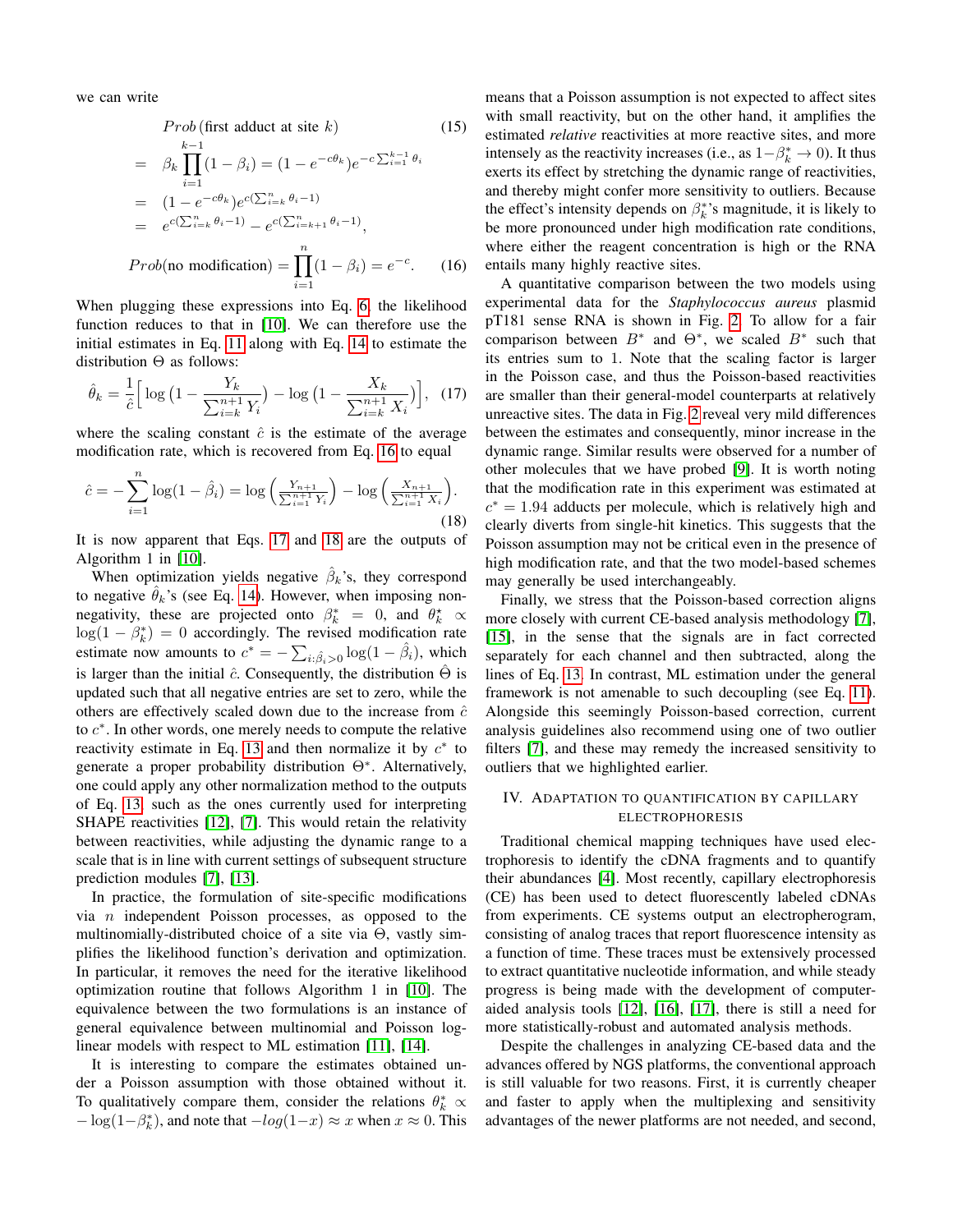

<span id="page-4-0"></span>Fig. 2. Relative reactivity estimates for *S. aureus* plasmid pT181 sense RNA under the general-model and the Poisson-model maximum-likelihood frameworks. Sites 1-45 showed negligible probabilities and were omitted from display.

it can be used for probing a few pilot RNAs prior to conducing a larger-scale NGS-based experiment. These considerations have motivated us to adapt our SHAPE-Seq ML framework to the case of SHAPE-CE. While the differences in analog versus digital signal processing are apparent, an essential difference between SHAPE-Seq and SHAPE-CE data has to do with the lack of information about complete fragments in CE settings. This is due to large amounts of long fragments under singlehit-kinetics conditions, causing detector saturation. Notably, a strong full-length signal also poses difficulty in accurately quantifying the last stretch of 10-20 nucleotides [\[18\]](#page-7-17), but in this work, we only address the first issue and assume that all other peaks are quantifiable.

## *A. Maximum likelihood framework*

Here, we show that in the absence of complete-fragment information, the relative reactivities at sites 1 to  $n - 1$  are estimated using the following formula ( $1 \leq k \leq n - 1$ ):

<span id="page-4-1"></span>
$$
\beta_k^{(CE)*} = \max \left\{ 0, \ \frac{\frac{\tilde{X}_k}{\sum_{i=k}^n \tilde{X}_i} - \frac{\tilde{Y}_k}{\sum_{i=k}^n \tilde{Y}_i}}{1 - \frac{\tilde{Y}_k}{\sum_{i=k}^n \tilde{Y}_i}} \right\},\qquad(19)
$$

where  $(\tilde{X}_1, \ldots, \tilde{X}_n)$  and  $(\tilde{Y}_1, \ldots, \tilde{Y}_n)$  are the areas under the detected peaks in the  $(+)$  and  $(-)$  channel traces, respectively. We also show that  $\beta_n^{(CE)*}$  cannot be determined from the available information.

Our result is possible due to the very recent automation of the trace-alignment and peak-fitting steps with the HiTRACE software [\[17\]](#page-7-16). This, in turn, generates quantifiable nucleotide reactivity data, in the form of integrated peak areas, prior to signal correction and scaling. The peak areas can then be used in place of the digital sequence-counts to deconvolve the effects of over-modification and natural dropoff on the observed  $(+)$  channel signal, as was recently done in [\[15\]](#page-7-14) by means of an optimization routine. This is in contrast to previous analysis tools, where signal correction and scaling were needed prior to the application of semi-manual alignment, fitting, and integration routines [\[12\]](#page-7-11).

We assume that the peak areas from the  $(+)$  and  $(-)$ channels are proportional to the fragment counts as follows:  $\tilde{X}_k = \delta X_k$  and  $\tilde{Y}_k = \epsilon Y_k$  for all  $1 \leq k \leq n$  where  $\delta$  and  $\epsilon$ are unknown positive constants. The two potentially *different* constants reflect experimental variation between the channels, including differences in such factors as molecular concentrations and dye intensities [\[12\]](#page-7-11). Currently, these are corrected for by scaling the  $(-)$  channel signal by a constant factor that is set either manually following visual inspection [\[12\]](#page-7-11) or automatically via an optimization routine [\[15\]](#page-7-14). We will see that in our ML scheme there is no benefit in applying such a "correction".

The likelihood of observing the peak areas is given by

$$
\mathcal{L}^{CE}(B,\Gamma) = \prod_{k=1}^{n} \left[ \gamma_k \prod_{i=1}^{k-1} (1 - \gamma_i) \right]^{\frac{\tilde{Y}_k}{\epsilon}}
$$
(20)  

$$
\prod_{k=1}^{n} \left[ \left( 1 - (1 - \gamma_k)(1 - \beta_k) \right) \right]
$$
  

$$
\prod_{i=1}^{k-1} (1 - \gamma_i)(1 - \beta_i) \Big]^{\frac{\tilde{X}_k}{\delta}},
$$

and the log-likelihood function is then written as

$$
\log \mathcal{L}^{CE}(B, \Gamma) = \sum_{k=1}^{n-1} l_k^{CE}(\beta_k, \gamma_k) + \frac{1}{\epsilon} \tilde{Y}_n \log \gamma_n \quad (21)
$$

$$
+ \frac{1}{\delta} \tilde{X}_n \log \left(1 - (1 - \gamma_n)(1 - \beta_n)\right),
$$

where

$$
l_k^{CE}(\beta_k, \gamma_k) = U_k \log(1 - \gamma_k)
$$
\n
$$
+V_k \log(1 - \beta_k) + \frac{1}{\epsilon} \tilde{Y}_k \log \gamma_k
$$
\n
$$
+ \frac{1}{\delta} \tilde{X}_k \log (1 - (1 - \gamma_k)(1 - \beta_k)),
$$
\n(22)

and  $U_k = \sum_{i=k+1}^n (\frac{1}{\delta} \tilde{X}_i + \frac{1}{\epsilon} \tilde{Y}_i), V_k = \frac{1}{\delta} \sum_{i=k+1}^n \tilde{X}_i.$ 

Assuming all peak areas are nonzero, we can repeat the derivation in the previous section, while noting two differences: first, different coefficients appear in the equations and second, the last equation (when  $k = n$ ) is different. Whereas the first difference is minor when all observables are positive, the second one leads to an important difference in the ML solution. Therefore, we start by optimizing  $l_k^{CE}(\beta_k, \gamma_k)$  when  $1 \leq k \leq n-1$  to obtain

$$
\hat{\beta}_k^{CE} = \frac{\frac{\tilde{X}_k}{\sum_{i=k}^n \tilde{X}_i} - \frac{\tilde{Y}_k}{\sum_{i=k}^n \tilde{Y}_i}}{1 - \frac{\tilde{Y}_k}{\sum_{i=k}^n \tilde{Y}_i}}, \quad \hat{\gamma}_k^{CE} = \frac{\tilde{Y}_k}{\sum_{i=k}^n \tilde{Y}_i}.
$$
 (23)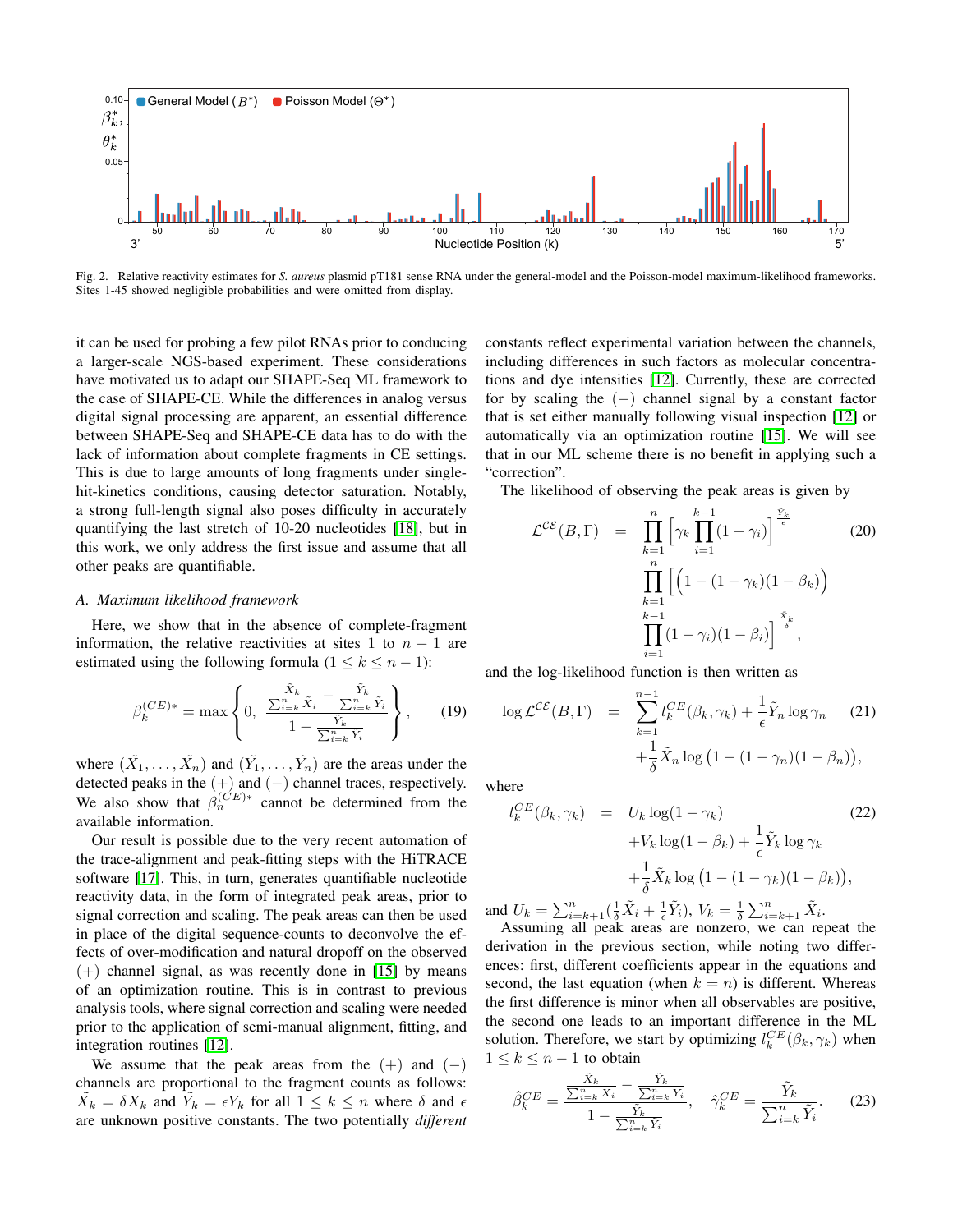In the special cases where  $\tilde{X}_k$  or  $\tilde{Y}_k$  are zero, but  $U_k$  and  $V_k$  are positive and  $U_k > V_k$ , we obtain  $(\hat{\beta}_k^{CE}, \hat{\gamma}_k^{CE}) = (0, \frac{\tilde{Y}_k}{\sum_{i=k}^n \tilde{Y}_i})$ and  $(\hat{\beta}_k^{CE}, \hat{\gamma}_k^{CE}) = (\frac{\tilde{X}_k}{\sum_{i=k}^n \tilde{X}_i}, 0)$ , respectively. It can also be verified that these points correspond to a global maximum, independently of the  $\delta$  and  $\epsilon$  values. When  $\hat{\beta}_k^{CE} < 0$ , one can repeat previous arguments to show that the constrained maximum is attained at  $(\beta_k^{(CE)*}$  $_{k}^{(CE)*},\gamma _{k}^{(CE)*}$  $\binom{(CE)*}{k} = \left(0, \frac{\frac{1}{\delta}\tilde{X}_k + \frac{1}{\epsilon}\tilde{Y}_k}{U_{k-1}}\right)$  $\frac{K_k+\frac{2}{\epsilon}Y_k}{U_{k-1}}$ . Taken together, these results lead to the formulation in Eq. [19.](#page-4-1) Importantly, one cannot evaluate  $\gamma_k^{(CE)*}$  without knowledge of the relative scaling factor  $\frac{\delta}{\epsilon}$ , however, our goal is to estimate the relative reactivities, and these are independent of  $\frac{\delta}{\epsilon}$ .

While the estimates in Eq. [19](#page-4-1) bear great similarity to the NGS-based estimates, the case where  $k = n$  reveals a different scenario, as the missing  $\tilde{X}_{n+1}$  and  $\tilde{Y}_{n+1}$  hamper  $\beta_n$ 's estimation. In this case, we optimize the function  $\hat{l}_n^{CE}(\beta_n, \gamma_n) = \frac{1}{\epsilon}\tilde{Y}_n \log \gamma_n + \frac{1}{\delta}\tilde{X}_n \log (1 - (1 - \gamma_n)(1 - \beta_n)),$ which is maximized at  $\hat{\gamma}_n = 1$ , where its value is independent of  $\hat{\beta}_n$ 's value. Consequently, one cannot determine  $\hat{\beta}_n$ . Moreover, one cannot recover the exact fraction of modified molecules, as it depends on all  $n$  reactivities as follows:

<span id="page-5-0"></span>
$$
f_{mod} = Prob(\text{molecule is modified}) = 1 - \prod_{i=1}^{n} (1 - \beta_i).
$$
 (24)

A possible way to circumvent this limitation is by excluding site *n* from analysis and evaluating only  $\beta_1^{(CE)*}, \ldots, \beta_{n-1}^{(CE)*}$ based on all available peak areas, including  $\tilde{X}_n$  and  $\tilde{Y}_n$ . In practice, the effect of such omission is likely to be minor, since the studied RNA sequence is typically embedded in between auxiliary RNA constructs, called structure cassettes [\[8\]](#page-7-7), and site  $n$  is therefore included in one of these cassettes [\[9\]](#page-7-8). We can then approximate the modification fraction by  $\hat{f}_{mod}^{CE} \approx 1 \prod_{i=1}^{n-1} (1 - \beta_i^{(CE)*})$ , where the goodness of this approximation depends on how large  $\tilde{X}_n$  is in comparison to the missing  $\tilde{X}_{n+1}$ . This is because the approximation implicitly assumes that  $\beta_n^{(CE)*} = 0$ , whereas in the presence of a full-length signal we would have  $\beta_n^{(CE)*} = 1 - \frac{\tilde{X}_{n+1}}{\tilde{Y}_{n+1}}$  $\frac{\tilde{X}_{n+1}}{\tilde{X}_{n}+\tilde{X}_{n+1}} \times \frac{\tilde{Y}_{n}+\tilde{Y}_{n+1}}{\tilde{Y}_{n+1}}$  $\frac{\zeta+I_{n+1}}{\tilde{Y}_{n+1}},$ which might diverge from zero whenever  $\frac{\bar{X}_{n+1}}{\bar{X}_{n} + \bar{X}_{n+1}}$  diverges from 1. The reasoning behind setting  $\hat{\beta}_n = 0$  is twofold: first, our past experience with analyzing SHAPE-Seq data shows that the structure cassettes tend to display negligible reactivities, and second, the observed counts  $X_{n+1}$  and  $Y_{n+1}$ were very large compared to *any* other count. For example, in mapping experiments we conducted,  $X_{n+1}$  amounted to approximately 10% of the total  $(+)$ -channel reads and  $Y_{n+1}$ amounted to  $15\% - 20\%$  of the total (-)-channel reads [\[10\]](#page-7-9), [\[9\]](#page-7-8), whereas the rest of the reads were associated with a total of 100−200 nucleotides. Based on these observations and on the premise that SHAPE-CE statistics should follow similar patterns, we believe that this approximation is fairly accurate in general. Nonetheless, one must keep in mind that this may not always be the case, especially when studying long RNAs, where cumulative dropoff effects result in severe signal attenuation and consequently relatively weak full-length signal. In

addition, we point out another subtle difference between the scheme's implementations under the two platforms. Specifically, we may not assume that the CE-based  $U_k$  and  $V_k$  are always positive, whereas we made a similar assumption when we derived NGS-based estimates. That assumption was based on the fact that probing experiments can be designed such that a strong full-length signal arises. While this also applies to CE-based protocols, the absence of a full-length signal might complicate analysis whenever  $\tilde{X}_n = 0$  or  $\tilde{Y}_n = 0$ . However, this can be easily remedied by converting these zeros into very small constants, such that the resulting approximations are negligible.

To summarize, building on recent contributions to the automation of CE-based analog signal processing [\[17\]](#page-7-16), our method facilitates a simple and completely automated data analysis pipeline for CE-based chemical mapping probes, and in particular, for SHAPE-CE. Another interesting point arising from our derivation is that our ML scheme is invariant under background-signal scaling.

# *B. Effects of full-length signal information on ML estimation*

Our analysis highlights the fact that the difference in ML estimation between the two platforms lies essentially in the presence or absence of a full-length signal (compare Eqs. [7](#page-1-3) and [19\)](#page-4-1). In this subsection, we first use our derivation to qualitatively explore the potential impact of this difference. We then quantify its effects by deleting the full-length signal information from SHAPE-Seq data to mimic SHAPE-CE data, such that the estimates under both platforms can be compared.

Before we start, we stress that this difference between platforms pertains only to RNAs that are no longer than 400- 600 nucleotides [\[4\]](#page-7-3), a limitation imposed by RT's imperfect processivity, as well as to RNAs that do not contain major transcription barriers that result in severe dropoff. RNAs of these two types are probed by annealing multiple primers at various sites [\[13\]](#page-7-12), [\[19\]](#page-7-18), [\[20\]](#page-7-19), in which case a full-length signal is not obtained from most primer locations even when the fragments are sequenced. In such settings, NGS and CE platforms generate similar information, and analysis should follow the lines of the CE framework. In what follows, we simplify the exposition by using the same notation for  $X_k$ and  $\tilde{X}_k$ , and similarly for  $Y_k$  and  $\tilde{Y}_k$ .

To better understand the implications of not recording the full-length information, we rewrite the initial estimates as

$$
1 - \hat{\beta}_k^{SEQ} = \frac{1 - \frac{X_k}{\sum_{i=k}^{n+1} X_i}}{1 - \frac{Y_k}{\sum_{i=k}^{n+1} Y_i}}, \quad 1 - \hat{\beta}_k^{CE} = \frac{1 - \frac{X_k}{\sum_{i=k}^{n} X_i}}{1 - \frac{Y_k}{\sum_{i=k}^{n} Y_i}}, \quad (25)
$$

and consider the following two examples.

1) Assume for simplicity that the  $(+)$  and  $(-)$  RNA pools are the same size, i.e.,  $\sum_{i=1}^{n+1} X_i = \sum_{i=1}^{n+1} Y_i$ , and suppose we probe a highly reactive molecule, or alternatively, use high reagent concentration. Both scenarios divert from single-hit kinetics toward higher modification rates, resulting in large dropoff in the  $(+)$  channel. As an extreme case, assume that the proportion of complete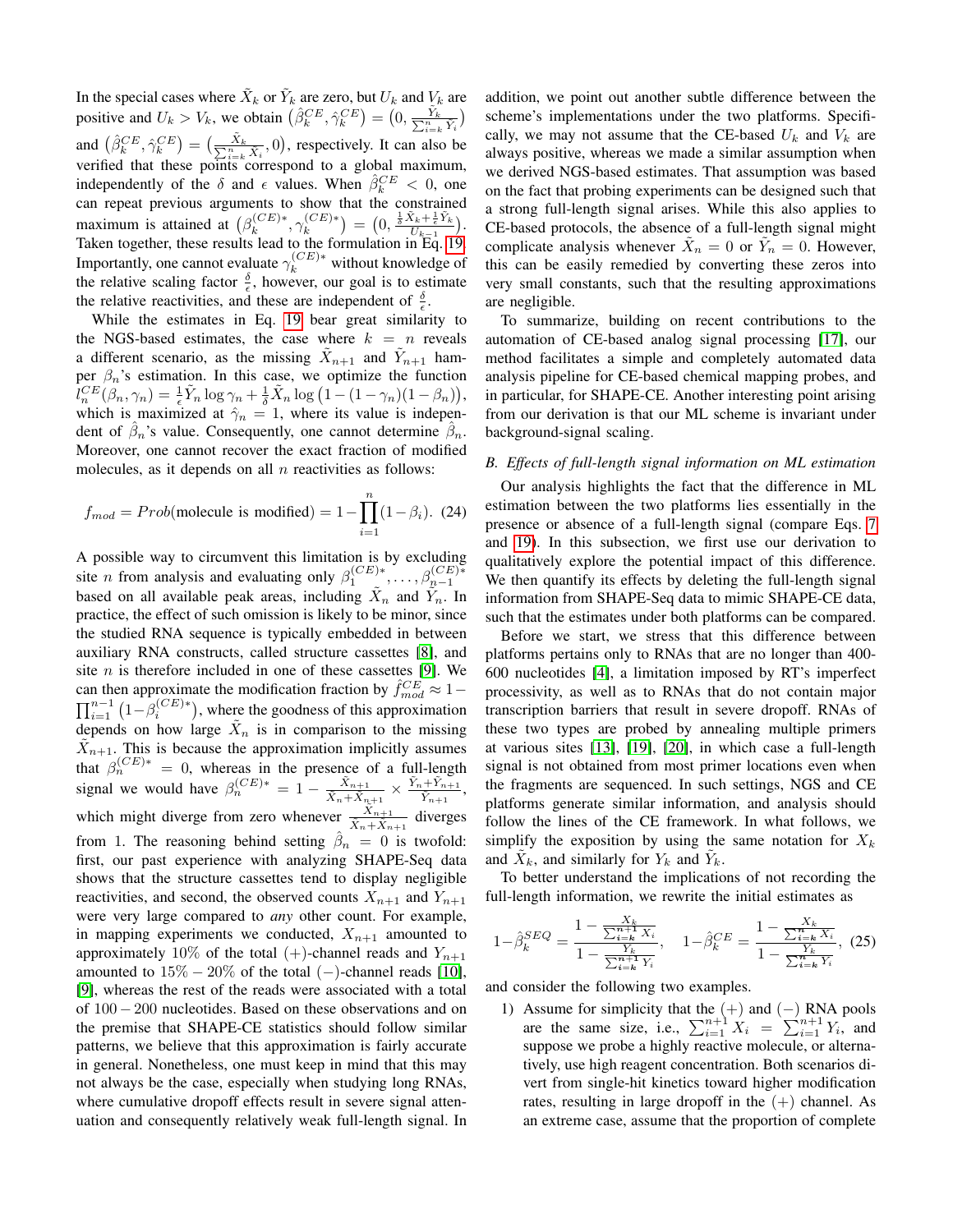

<span id="page-6-0"></span>Fig. 3. Reactivity estimates in the presence and absence of complete-fragment information for *S. aureus* plasmid pT181 sense RNA (a) and *B. subtilis* RNase P RNA (b). Sites at the 3' end that showed negligible reactivities were omitted from display.

P fragments in the  $(+)$  channel is negligible, such that  $\sum_{i=1}^{n} X_i \approx \sum_{i=1}^{n+1} X_i$ , while it is significant in the  $(-)$ channel. In this case, the difference between  $1 - \hat{\beta}_k^{SEQ}$ <br>and  $1 - \hat{\beta}_k^{CE}$  amounts to the difference between  $\frac{Y_k}{\sum_{i=k}^{n+1} Y_i}$ and  $\frac{Y_k}{\sum_{i=k}^n Y_i}$ . Because  $Y_{n+1}$  occupies a major fraction of the  $(-)$  channel pool, the denominator of the righthand expression is larger than the left-hand one, and consequently  $\hat{\beta}_k^{SEQ} > \hat{\beta}_k^{CE}$ . This example illustrates that the missing information might lead to different estimates, and that under some scenarios, it results in under-estimation of all reactivities. Furthermore, the effect becomes more pronounced as we progress toward site *n*, since  $Y_{n+1}$  occupies increasingly larger fractions of  $\sum_{i=k}^{n+1} Y_i$ . For this reason, the *relative* reactivities are distorted as well, even when all the  $\beta_k$ 's are underestimated.

2) In this example, we still assume that  $\sum_{i=1}^{n+1} X_i$  =  $\sum_{i=1}^{n+1} Y_i$ , but we now require both  $X_{n+1}$  and  $Y_{n+1}$ to represent significant fractions of the overall pools. We further assume that at the last two sites we observe  $Y_n = Y_{n-1} = 3$ ,  $X_{n-1} = 30$ , and  $X_n = 6$ . Then, for site  $k = n - 1$  we obtain  $\hat{\beta}_{n-1}^{CE} = 1 - (1 - \frac{30}{36})/(1 \frac{3}{6}$ ) =  $\frac{2}{3}$ , but on the other hand, when  $X_{n+1}$ ,  $Y_{n+1}$  are large enough (e.g., on the order of thousands), we have  $\hat{\beta}_{n-1}^{\text{SEQ}} \approx 0$ . Here, unknown large end-signals lead to the misinterpretation of minor  $(+)$  channel signals (or merely system noise) as indicative of high reactivity. This stems from misrepresentation of the molecular pool composition by  $X_1, \ldots, X_n$ , and as before, the effect tends to intensify as we get closer to site  $n$ .

These examples describe very specific and perhaps extreme scenarios, and clearly, it is difficult to predict the effect of a given pair  $X_{n+1}, Y_{n+1}$  on the estimates of the entire RNA sequence, as these also depend on the underlying fragmentlength distributions. While distortion may certainly be small at many sites, such differences accumulate when all estimates are jointly aggregated into an estimate of the modification fraction  $f_{mod}$ . To demonstrate this cumulative effect, we first assume that the initial estimate  $\hat{B}$  consists entirely of nonnegative  $\hat{\beta}_k$ 's under both platforms, and so no zeroing is applied. It is then easy to see that

$$
\hat{f}_{mod}^{CE} \approx 1 - \frac{X_n}{Y_n} \times \frac{\sum_{i=1}^n Y_i}{\sum_{i=1}^n X_i}
$$
\n
$$
\hat{f}_{mod}^{SEQ} = 1 - \frac{X_{n+1}}{Y_{n+1}} \times \frac{\sum_{i=1}^{n+1} Y_i}{\sum_{i=1}^{n+1} X_i},
$$
\n(26)

where the inequality is due to an unknown  $\hat{\beta}_n$  under CE settings (see discussion following Eq. [24\)](#page-5-0). For simplicity, we again assume equally sized  $(+)$  and  $(-)$  RNA pools, in which case  $\frac{X_{n+1}}{Y}$  $\frac{X_{n+1}}{Y_{n+1}}$  completely determines  $\hat{f}_{mod}^{SEQ}$ , whereas  $\hat{f}_{mod}^{CE}$  is affected by site *n*'s data ratio,  $\frac{X_n}{Y_n}$ , as well as by  $X_{n+1}$  and  $Y_{n+1}$ 's portions of the entire RNA pools (rather than by their ratio). It thus appears that the CE-based estimate is more susceptible to the actual experimental conditions and to noise toward the signal's end. Yet, in practice, many of the point estimates are zeroed out and so the formulation above may not accurately capture the true estimates.

We conclude with two examples computed from SHAPE-Seq data, where we compare the NGS- and CE-based ML frameworks for the *Staphylococcus aureus* pT181 RNA and